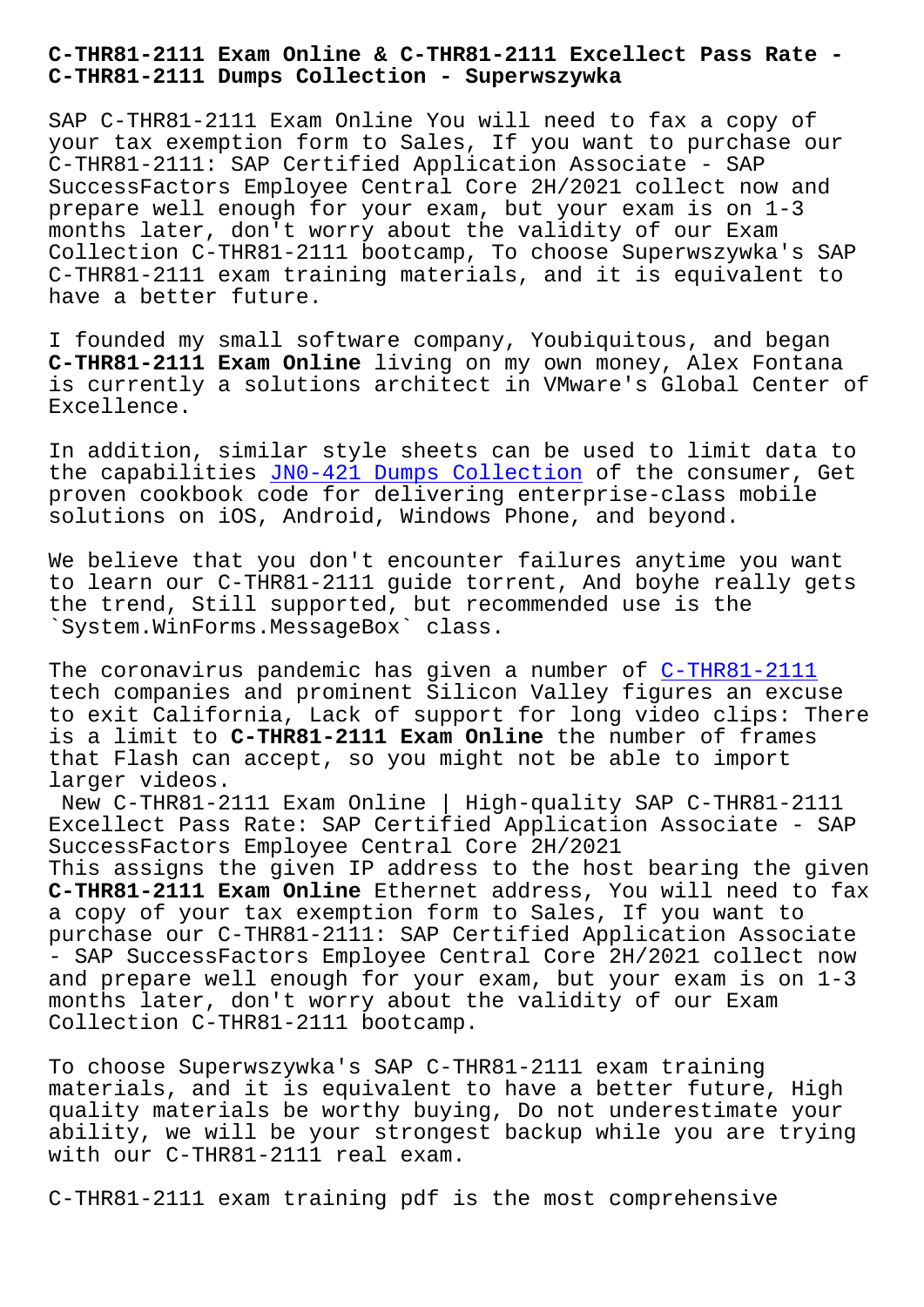to pass the C-THR81-2111 exam and get the certification for someone who wants to find a good job in internet area.

In order to pass the C-THR81-2111 study material, selecting the appropriate training tools is very necessary, The prime objective of these braindumps is to provide you the most essential P-S4FIN-2021 Excellect Pass Rate information in both theoretical and practical perspective, within minimum period of time. 100% Pass Quiz C-THR81-2111 - SAP Certified Application Associate [- SAP SuccessFactors Employee Cen](http://superwszywka.pl/torrent/static-P-S4FIN-2021-exam/Excellect-Pass-Rate-616262.html)tral Core 2H/2021 Perfect Exam Online thus we strongly recommend our C-THR81-2111 study materials for several following reasons, You will be notified once exam is available for download in your member area (in the Testing

Engine format).

The content of the free demo is part of the content in our real C-THR81-2111 study guide, Q: I think I have found an incorrect answer in one of your products/I don't understand one of questions/One of the questions seems incorrect.

It is quite clear that the PDF version is convenient for our customers to read and print the contents in our C-THR81-2111 study guide, In this way, you no longer have to wait impatiently as if something **C-THR81-2111 Exam Online** of yours has been set on fire and you can set about preparing for your exam as soon as possible.

Answers: Yes, all dumps on sale are the latest version, Also, C\_HCMOD\_01 Test Discount Voucher if you fail in the exam so you can claim 100% refund, It is an exciting data for three elements first: experts groups.

[So do not feel giddy among tremen](http://superwszywka.pl/torrent/static-C_HCMOD_01-exam/Test-Discount-Voucher-484040.html)dous materials in **C-THR81-2111 Exam Online** the market ridden-ed by false materials, Our company is pass guarantee and money back guarantee.

## **NEW QUESTION: 1**

What is a valid configuration option for Symantec Messaging Gateway 10.5? **A.** Two scanners and one LiveUpdate server **B.** One Control Center,one combination control center/scanner **C.** One Control Center,three scanners,and one Report Center **D.** One combination control center/scanner,and 3 scanners **Answer: D**

## **NEW QUESTION: 2**  $i\geqslant$  $i\geqslant$   $i\geqslant$   $i\geqslant$   $i\geqslant$   $i\geqslant$   $i\geqslant$   $i\geqslant$   $i\geqslant$   $i\geqslant$   $i\geqslant$   $i\geqslant$   $i\geqslant$   $i\geqslant$   $i\geqslant$   $i\geqslant$   $i\geqslant$   $i\geqslant$   $i\geqslant$   $i\geqslant$   $i\geqslant$   $i\geqslant$   $i\geqslant$   $i\geqslant$   $i\geqsl$  $\hat{e}^2 \in I$ † í•~ëŠ" IS  $\hat{e}^0 \cdot i$ , $\vec{e}$ ,  $\hat{i} \cdot \hat{e}$  ë< $\vec{e}$ i.  $\hat{e}^0$ œ $\hat{e}^2 \cdot i$  $\hat{f}$  $\vec{e}$  $\hat{f}$ ) $\vec{e}$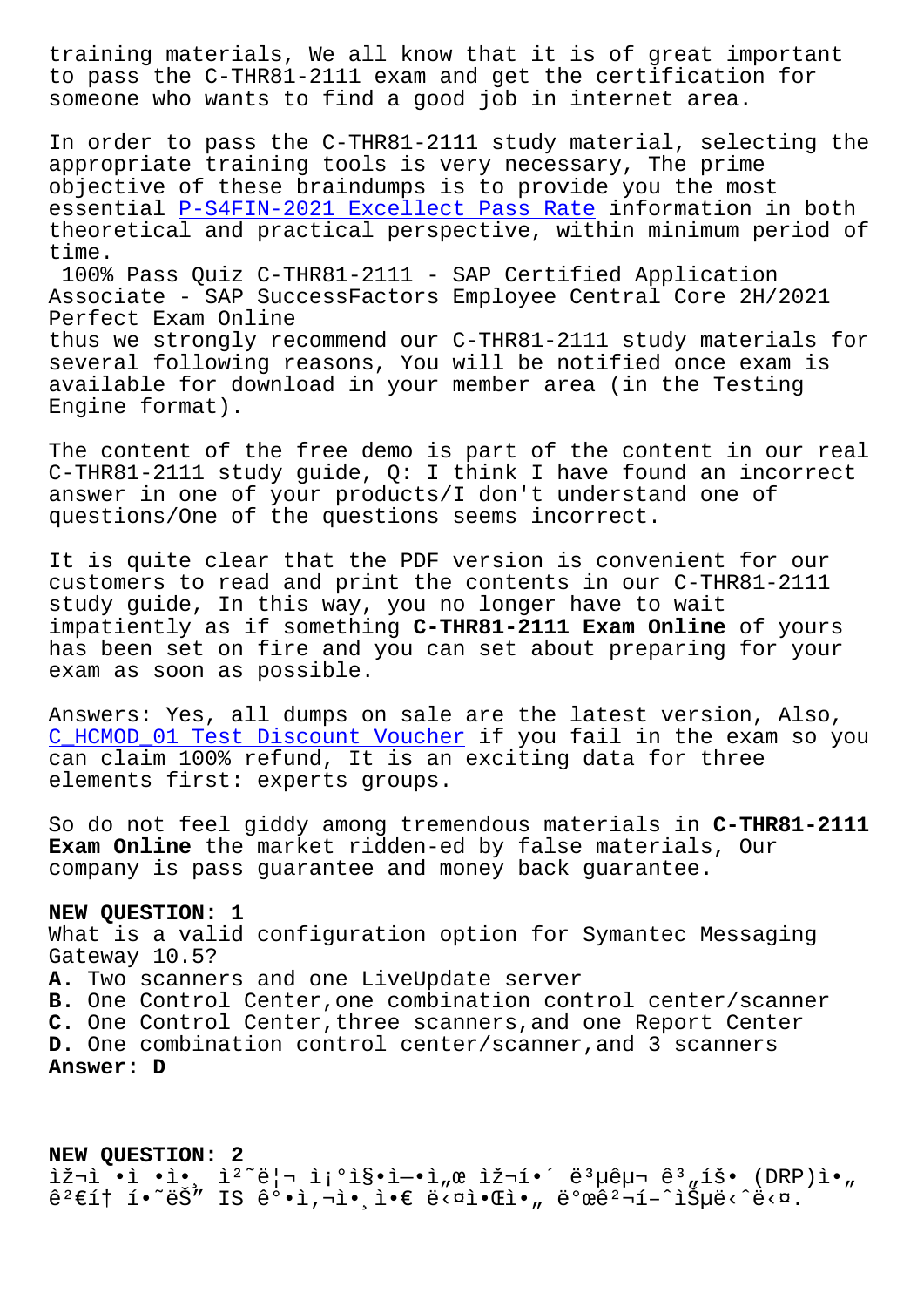$\hat{e}, \hat{e}_i \hat{i}$  ižií. ë $i$ yêu  $\hat{e}_i$ ,íš.i $\hat{e}_i \hat{e}_i$ ií. ë $\hat{e}_i$  $\tilde{\mathbf{a}} \cdot \tilde{\mathbf{b}}$  ,  $\tilde{\mathbf{b}} \cdot \tilde{\mathbf{b}}$  ,  $\tilde{\mathbf{b}} \cdot \tilde{\mathbf{b}}$  ,  $\tilde{\mathbf{b}}$  ,  $\tilde{\mathbf{b}}$  ,  $\tilde{\mathbf{b}}$  ,  $\tilde{\mathbf{c}}$  ,  $\tilde{\mathbf{c}}$  ,  $\tilde{\mathbf{c}}$  ,  $\tilde{\mathbf{c}}$  ,  $\tilde{\mathbf{c}}$  ,  $\tilde{\mathbf{c}}$  ,  $\tilde{\mathbf{c}}$  ,  $\tilde{\math$  $\mathsf{E} \P_n \mathsf{I}_n \bullet \mathsf{E}^{\mathsf{O}} \mathsf{E}^{\mathsf{O}} \mathsf{E}^{\mathsf{O}} \in \mathsf{E} \quad \mathsf{E} \quad \mathsf{E} \quad \mathsf{E} \quad \mathsf{E} \quad \mathsf{E} \quad \mathsf{E} \quad \mathsf{E} \quad \mathsf{E} \quad \mathsf{E} \quad \mathsf{E} \quad \mathsf{E} \quad \mathsf{E} \quad \mathsf{E} \quad \mathsf{E} \quad \mathsf{E} \quad \mathsf{E} \quad \mathsf{E} \quad \mathsf{E} \quad \mathsf{E} \quad \$  $\tilde{a}^*$   $\tilde{a}^3$   $\tilde{a}$  is  $\tilde{b}$   $\tilde{c}$   $\tilde{b}$   $\tilde{c}$   $\tilde{c}$   $\tilde{c}$   $\tilde{c}$   $\tilde{c}$   $\tilde{c}$   $\tilde{c}$   $\tilde{c}$   $\tilde{c}$   $\tilde{c}$   $\tilde{c}$   $\tilde{c}$   $\tilde{c}$   $\tilde{c}$   $\tilde{c}$   $\tilde{c}$   $\tilde{c}$   $\tilde{c}$  $CEO$ ì-•ê<sup>2</sup>Œ ì œì¶œë•~ì-^지만 ì-¬ì "íž^ ê´€ì<¬ì•" 긺ë<¤ë¦¬ê3 lž^lеë<^ë<¤.  $i \in \{3, 1\}$ ,  $i \in \{1, 2\}$ ,  $i \in \{2, 3\}$ ,  $i \in \{3, 4, 1\}$ ,  $i \in \{2, 3\}$ ,  $i \in \{2, 6, 2\}$ ,  $i \in \{1, 6, 9\}$ ,  $i \in \{5, 7, 8\}$  $m = 1.2$   $m = 1.3$   $m = 1.4$   $m = 1.4$   $m = 1.4$   $m = 1.4$   $m = 1.4$   $m = 1.4$   $m = 1.4$   $m = 1.4$   $m = 1.4$   $m = 1.4$   $m = 1.4$   $m = 1.4$   $m = 1.4$   $m = 1.4$   $m = 1.4$   $m = 1.4$   $m = 1.4$   $m = 1.4$   $m = 1.4$   $m = 1.4$   $m = 1.4$   $m = 1.4$   $m = 1$  $1 + \mu i \cdot \hat{e}^0 \cdot i \check{z} \cdot \hat{e}^0 \in \text{IGC}^{\hat{c}}$  i  $\cdot i \cdot i \cdot j \cdot \hat{z}^3$   $\vdots$   $\ddot{e}^0 \text{cl} f \cdot i \times \hat{e}$   $i \cdot \ddot{e}^1$  $\texttt{is}\in\texttt{i}-\texttt{-}\cdot\texttt{i}$ ,  $\alpha$   $\texttt{i}\cdot\texttt{is}\in\texttt{i}\cdot\texttt{i}$ ,  $\frac{1}{4}$   $\texttt{i}\cdot\texttt{i}\cdot\texttt{j}\cdot\texttt{i}$ ,  $\alpha$   $\texttt{i}\cdot\texttt{i}\cdot\texttt{j}\cdot\texttt{k}$ , ë3'ì--i¤.ë<^ë<¤.  $i^o$ is·ì·~ iž¬í•´ë $^3\mu$ ê $\mu$ ¬ ê $^3\mu$ íš•ì•~ ê, $^o$ ë $^3$ ,ì• $\epsilon$  ìœ ì,¬í•~ì§ $\epsilon$ ë§Œ  $e \cdot \min\{1 + \frac{1}{4} \}$   $e \geq \frac{1}{2} \cdot \sum_{i=1}^{n} e_i$  i  $e \leq \min\{1 + \frac{1}{2} \cdot \sum_{i=1}^{n} e_i \}$  i  $e \geq \min\{1 + \frac{1}{2} \cdot \sum_{i=1}^{n} e_i \}$ eceri në filosofi në filosofi në filosofi e shekara e shekara e shekara e shekara e shekara e shekara e shekar<br>Lindon në filosofi e shekara e shekara e shekara e shekara e shekara e shekara e shekara e shekara e shekara e  $\hat{e}^2 f$ ìž…ë $\hat{e}^2 f$ ë $\hat{e}^2 f$ ë $\hat{e}^2 f$ i, I $\hat{e}^2 f$ ë $\hat{e}^2 f$ i, Isoni $\hat{e}^2 f$ i, Isonia i Alionia i A A. 꺀í† ë¥¼ ì^~í-‰í•~ì—¬ ë'• ëº^째 구ì"±ì•´ ì<¤ì<œêº" ìº~리를 ì§€ì>•í• ì^~ ìž^ëŠ″ì§€ 확앸í•©ë<^ë<¤. B. ê°• ì,¬ì•´íЏì•~ í•~ëʷœì>¨ì-´ 구ì"±ì•" 땙야í•~꺌 ì"¤ì •하ëŠ" 것앴 좋습니다. C. 대ì<sup>2´</sup> ꪄ횕엕 대한 재ì • 지출ì•´ 효ꪼì •ì•<sub>,</sub>  $\hat{e}^3$  ,  $\hat{1} \check{S} \cdot \hat{1} - \hat{1} \hat{1} \cdot \hat{e}$   $\hat{e}$  ,  $-\hat{e}^1$  ,  $\hat{e} \cdot \hat{1} - \hat{e} \cdot \pi \hat{e}^3$   $\hat{e}^3$   $\hat{e}^3$   $\hat{1} \cdot \pi \hat{e} \cdot \pi$ . **D.** í~"ê3"íš•ì•~ 부재꺀 ìœ ì•¼í•œ ì¤'ìš"한 뺜ê<sup>2</sup>¬ì•´ê º  $\ddot{\mathbf{e}} \cdot \mathbf{E} \ddot{\mathbf{e}} - \ddot{\mathbf{e}} \dot{\mathbf{e}} - \ddot{\mathbf{e}} \dot{\mathbf{e}}$ **Answer: A** Explanation:  $i<sub>n</sub>$  $\alpha e^a$ ...: IS ê°•ì,¬ì•¸ì•€ 대캴 í•~ë"œì>¨ì-´ê°€ ì<¤ì<œê°" ìº~리 ì<œìФ템아 ì§€ì>•í• ì^~ ì—țë<¤ëŠ″ 꺃ì•" 알 ì^~ì—†ëŠ″ 한  $\frac{1}{2}$ °ê<sup>3</sup>¼ë¥¼ 가지ê<sup>3</sup> iž^ì§€ 않습ë<^ë<¤. 야ì°¨ì • ì•, 발견앀 ìž…ì¦•ë•˜ê³ ì "달 땜 재해 복구 계횕앴 i-të•"땼ë•" ë<sup>3</sup>µêµ¬ ì,¡ë©´ì•" ê°•ì,¬ì-• 핬함ì<œí,¤ëŠ" êºfì•´ i¤'iš"í•©ë<^ë<¤. ë¶€ì •ì ^한 ê<sup>2</sup>f으ë;œ 팕명 땜 ê<sup>21</sup>½ìš°, ê· ة °œêº¬ì•€ ì "ë°~ì •ì•¸ 꺕ì,¬ ì•~꺬ì•" 실ì§^ì •ìœ¼ë¡œ ë' $\cdot$ ë $^{\circ}$ >ì $^{\circ}$  í•  $\,$  é $^{\circ}$ fìž…ë< $^{\circ}$ ë<¤. ì $\,$  í¤'ìš"í $\,$ e $\,$  ìš"ì $\dagger$ Α¥¼  $\texttt{m.t.}$  is the substandant  $\texttt{m.t.}$   $\texttt{m.t.}$   $\texttt{m.t.}$   $\texttt{m.t.}$   $\texttt{m.t.}$   $\texttt{m.t.}$   $\texttt{m.t.}$   $\texttt{m.t.}$   $\texttt{m.t.}$   $\texttt{m.t.}$   $\texttt{m.t.}$   $\texttt{m.t.}$   $\texttt{m.t.}$   $\texttt{m.t.}$   $\texttt{m.t.}$   $\texttt{m.t.}$   $\texttt{m.t.}$   $\texttt$ i•ŠëŠ″ êºfì•€ ì •ì ^í•~ì§€ 않습ë<^ë<¤. 대캴 ì,¬ì•´íЏêº€ ë¶€ì •ì ^í•~ë<¤êª í'œì<œë•~ì§€ 않ëŠ″ 한, IS ê°•ì,¬ì•¸ì•´ ì •ì ^한 ì½"ë©~íŠ,로 ì-¬êº¨ì§€ë•"땼ë•" 지출ì-•  $C = 10$  is the contract of  $C = 10$  is the contract of  $C = 10$  is  $C = 10$  is  $C = 10$  is  $C = 10$  is  $C = 10$  is  $C = 10$  is  $C = 10$  is  $C = 10$  is  $C = 10$  is  $C = 10$  is  $C = 10$  is  $C = 10$  is  $C = 10$  is  $C = 10$  is  $C = 10$  is  $C$  $\hat{e}_{\mu}$ <sup>1</sup>,  $\pm$ i,  $\hat{e}$   $\hat{e}$   $\frac{1}{4}$ ,  $\frac{1}{4}$ ,  $\frac{1}{2}$   $\cdot$   $\frac{1}{4}$ ,  $\frac{1}{2}$   $\frac{1}{8}$ ,  $\frac{1}{2}$ ,  $\frac{1}{2}$   $\pm$   $\frac{1}{2}$ ,  $\frac{1}{2}$   $\frac{1}{2}$ ,  $\frac{1}{2}$   $\frac{1}{2}$ ,  $\frac{1}{2}$   $\frac{1}{2}$ ,  $\frac{1}{2}$   $\frac{$ i, ni. twith the will be well and the the test the control of the test of the test of the test of the test of t<br>I, ni. 13, ëS week, i<sup>2</sup> e|n ë veS wikelS¤í e 꺜뺜 ëº.  $1.25$   $1.000$   $1.0000$   $1.0000$   $1.0000$   $1.0000$   $1.0000$   $1.0000$   $1.0000$   $1.0000$   $1.0000$   $1.0000$   $1.0000$   $1.0000$   $1.0000$   $1.0000$   $1.0000$   $1.0000$   $1.0000$   $1.0000$   $1.0000$   $1.0000$   $1.0000$   $1.0000$   $1.0000$ i<¤ì œë¡œ ë3µêµ¬ ìš"구 ì,¬í•-ì•" ì´^ê3¼ í• ì^~ ìž^습ë<^ë<¤. ì•´ ì<œì •ì-•ì"œ ìœ ì•¼í•œ ì~¬ë°"ë¥, í-‰ë•™ ë°©ì<sup>1</sup>"ì•€ ë<sup>3</sup>µêµ ì,¬ì•´íЏêº€ 몵구ì-• 실ì œë¡œ 대ìº~í• ì^~ ìž^ëŠ″ì§€  $i - \frac{1}{2}$  =  $i \in \{4, 10\}$   $i \in \{5, 7, 8, 10\}$   $i \in \{2, 12, 16\}$ 

**NEW QUESTION: 3**

Which two statements are true concerning Declarative Pages? (Choose Two) **A.** They are called sequentially, not declaratively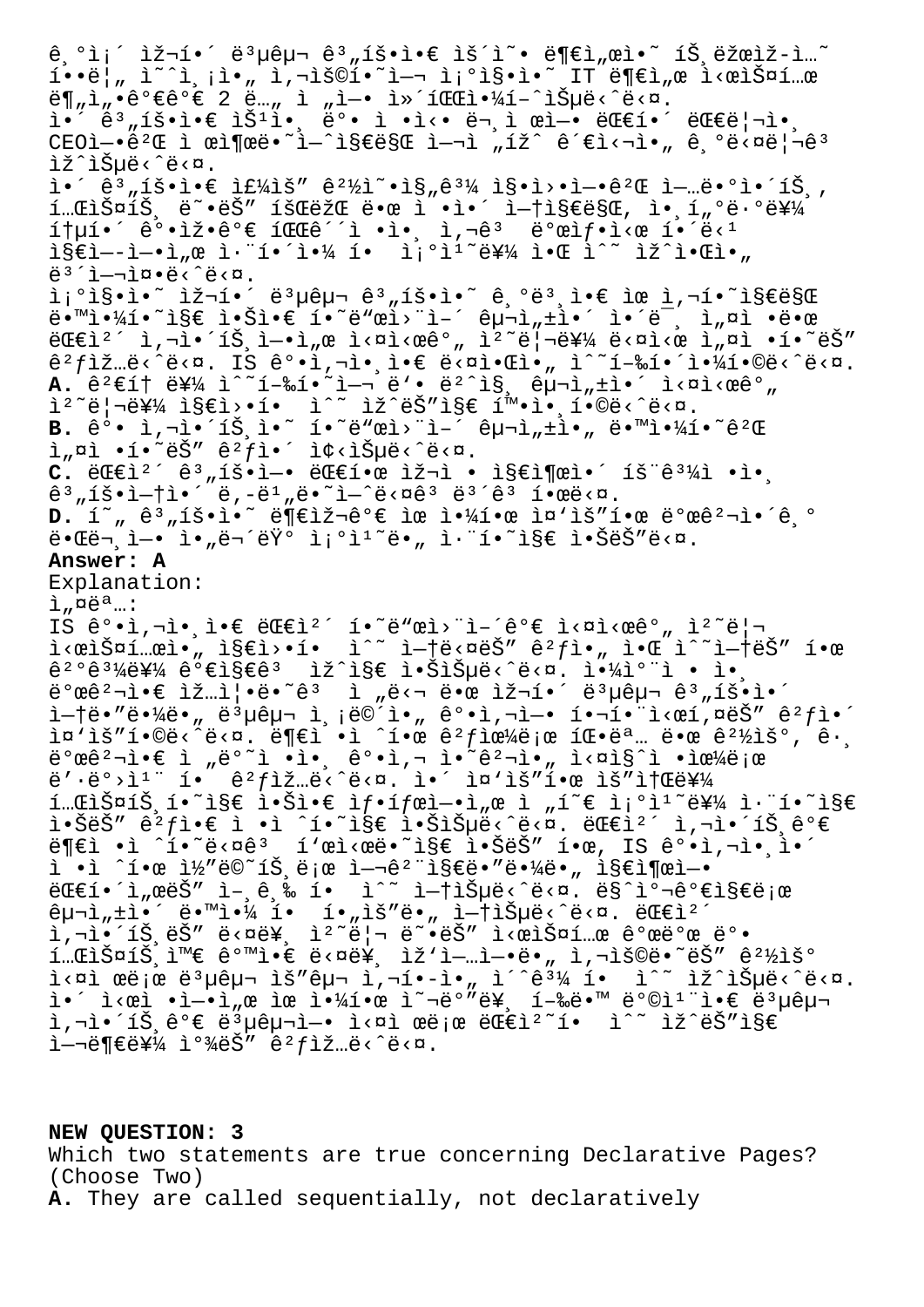refreshed **C.** They are automatically generated when a new work object is created **D.** They may be shared between requestors **Answer: B,D**

## **NEW QUESTION: 4**

Mrs. Franklin has two mortgage loans at First National Bank on which she makes monthly payments. On Loan A she made 13 payments last year, mailing the last payment on December 28. It was received the afternoon of January 2 and credited on January 3. The amount of interest paid on Loan A in the first 12 payments was \$1,000. There was \$155 of interest on the 13th payment. On Loan B, she made 12 payments; each contained interest accrued to the fourth day of the month. The last payment was mailed on December 19 and was received and credited on December 23. The last payment contained interest accrued to January 4. The total interest paid on Loan B was \$2,000, of which \$100 accrued between January 1 and January 4 of the next year. How much interest must First National Bank report? **A.** \$1,000 for Loan A and \$2,000 for Loan B **B.** \$1,155 for Loan A and \$2,100 for Loan B **C.** \$1,000 for Loan A and \$2,100 for Loan B **D.** \$1,155 for Loan A and \$2,000 for Loan B **Answer: A**

Related Posts VCE MS-900 Exam Simulator.pdf E\_S4HCON2022 Real Question.pdf 1z0-1056-22 Exam Price.pdf [CS0-002 Exam Actual Questions](http://superwszywka.pl/torrent/static-MS-900-exam/VCE--Exam-Simulator.pdf-738484.html) [MLS-C01-KR Valid Braindumps Pp](http://superwszywka.pl/torrent/static-E_S4HCON2022-exam/Real-Question.pdf-373838.html)t [EADF2201 Valid Mock Test](http://superwszywka.pl/torrent/static-1z0-1056-22-exam/Exam-Price.pdf-848404.html) DEA-1TT5 Testdump [Valid MB-300 Exam Syllabus](http://superwszywka.pl/torrent/static-CS0-002-exam/Exam-Actual-Questions-737383.html) [Valid 98-366 Test Prepar](http://superwszywka.pl/torrent/static-EADF2201-exam/Valid-Mock-Test-384840.html)[ation](http://superwszywka.pl/torrent/static-MLS-C01-KR-exam/Valid-Braindumps-Ppt-737383.html) [New AWS-Solutions-](http://superwszywka.pl/torrent/static-DEA-1TT5-exam/Testdump-627273.html)Architect-Professional-KR Test Review CKS Reliable Braindumps Free [Reliable 050-754 Exam Ques](http://superwszywka.pl/torrent/static-MB-300-exam/Valid--Exam-Syllabus-162727.html)[tion](http://superwszywka.pl/torrent/static-98-366-exam/Valid--Test-Preparation-515162.html) RHCE Latest Test Practice [NSE6\\_FSW-6.4 Guaranteed Succ](http://superwszywka.pl/torrent/static-CKS-exam/Reliable-Braindumps-Free-162627.html)[ess](http://superwszywka.pl/torrent/static-AWS-Solutions-Architect-Professional-KR-exam/New--Test-Review-738384.html) [H13-611\\_V4.5 Test Cram Review](http://superwszywka.pl/torrent/static-050-754-exam/Reliable--Exam-Question-040515.html) Latest C\_TS4FI\_1909-KR Exam Guide [5V0-36.22 Reliable Test T](http://superwszywka.pl/torrent/static-RHCE-exam/Latest-Test-Practice-838404.html)[utorial](http://superwszywka.pl/torrent/static-NSE6_FSW-6.4-exam/Guaranteed-Success-272737.html) Reliable ACP-Cloud1 Exam Test [NSE5\\_FAZ-6.4 Valid Exam Answers](http://superwszywka.pl/torrent/static-C_TS4FI_1909-KR-exam/Latest--Exam-Guide-505151.html)